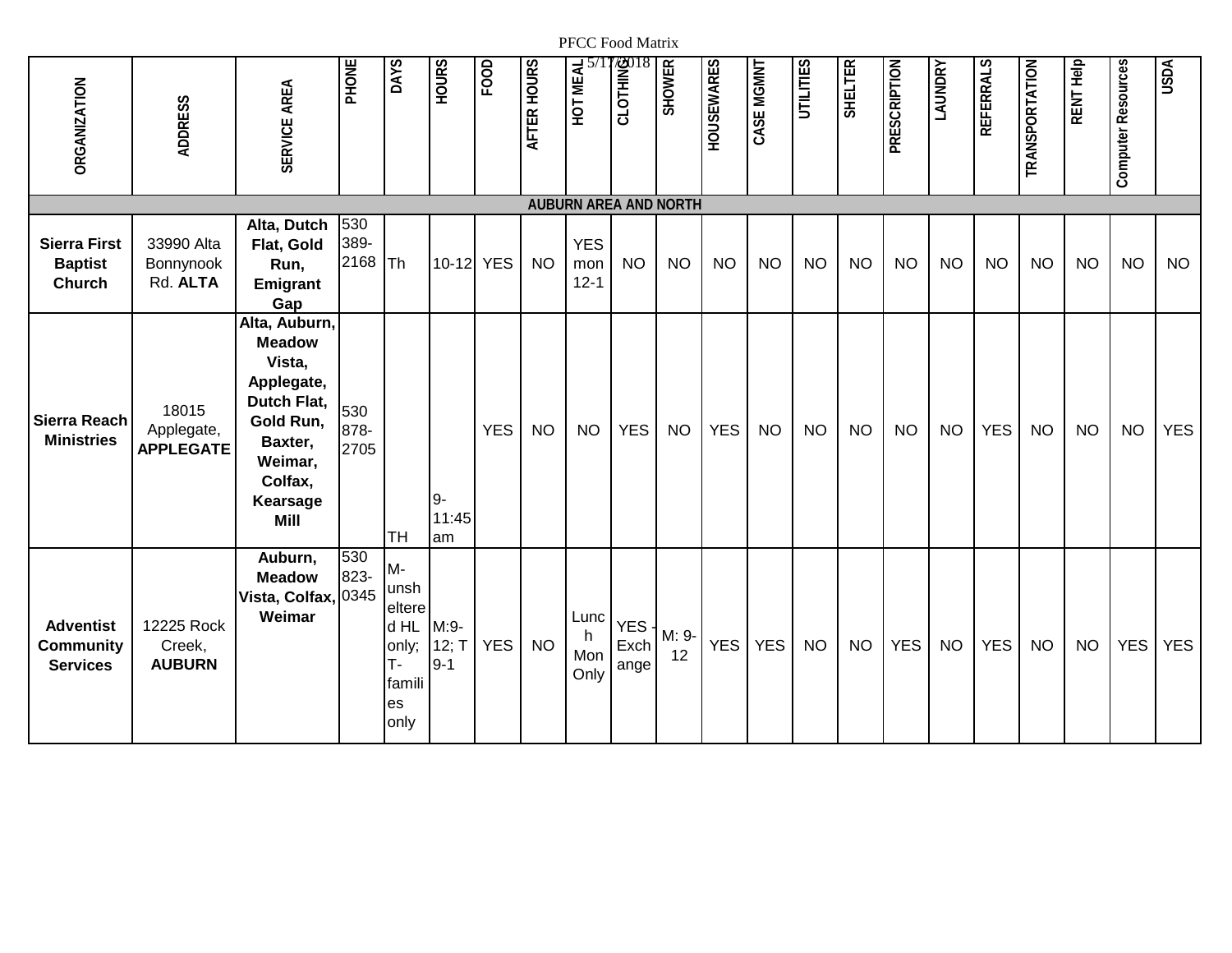| <b><i>ORGANIZATION</i></b>                        | <b>ADDRESS</b>                                 | SERVICE AREA                                                                                                                                                                                                                                    | PHONE               | <b>DAYS</b>                  | <b>HOURS</b> | FOD        | AFTER HOURS | HOT MEAL  | <b>BOTHING</b><br>CLOTHING | <b>SHOWER</b> | <b>HOUSEWARES</b> | CASE MGMNT | UTILITIES  | <b>SHELTER</b> | <b>PRESCRIPTION</b> | <b>ANDRY</b> | REFERRALS  | <b>TRANSPORTATION</b> | RENT Help  | Computer Resources | USDA       |
|---------------------------------------------------|------------------------------------------------|-------------------------------------------------------------------------------------------------------------------------------------------------------------------------------------------------------------------------------------------------|---------------------|------------------------------|--------------|------------|-------------|-----------|----------------------------|---------------|-------------------|------------|------------|----------------|---------------------|--------------|------------|-----------------------|------------|--------------------|------------|
| <b>Auburn</b><br>Interfaith<br><b>Food Closet</b> | 12972 Earhart<br>Ave, Ste 301<br><b>AUBURN</b> | Alta,<br>Applegate,<br>Auburn,<br>Baxter,<br>Bowman,<br>Clipper Gap,<br>Colfax,<br>Dutch Flat,<br>Emigrant<br>Gap,<br>Foresthill,<br>Gold Run,<br>Iowa Hill,<br>Loomis,<br><b>Meadow</b><br>Vista,<br>Newcastle,<br>Ophir,<br>Penryn,<br>Weimar | 530<br>885-<br>1921 | $M-F$<br>note                | $10-$<br>2pm | <b>YES</b> | <b>NO</b>   | <b>NO</b> | <b>NO</b>                  | <b>NO</b>     | <b>NO</b>         | <b>NO</b>  | <b>NO</b>  | <b>NO</b>      | <b>NO</b>           | <b>NO</b>    | <b>YES</b> | <b>NO</b>             | <b>NO</b>  | <b>NO</b>          | <b>YES</b> |
| <b>Auburn</b><br><b>Salvation</b><br>Army         | 286 Sutter<br><b>AUBURN</b>                    | Auburn, Bow<br>man<br>Foresthill,<br>Applegate,<br><b>Meadow</b><br>Vista, Lake<br>of Pines,<br><b>Newcastle</b>                                                                                                                                | 530<br>889-<br>3990 | М,<br>W(se<br>niors<br>only) | $10-2$<br>PM | <b>YES</b> | <b>NO</b>   | <b>NO</b> | <b>YES</b>                 | <b>NO</b>     | <b>YES</b>        | <b>YES</b> | <b>YES</b> | <b>NO</b>      | <b>YES</b>          | <b>NO</b>    | <b>YES</b> | <b>YES</b>            | <b>YES</b> | <b>NO</b>          | <b>NO</b>  |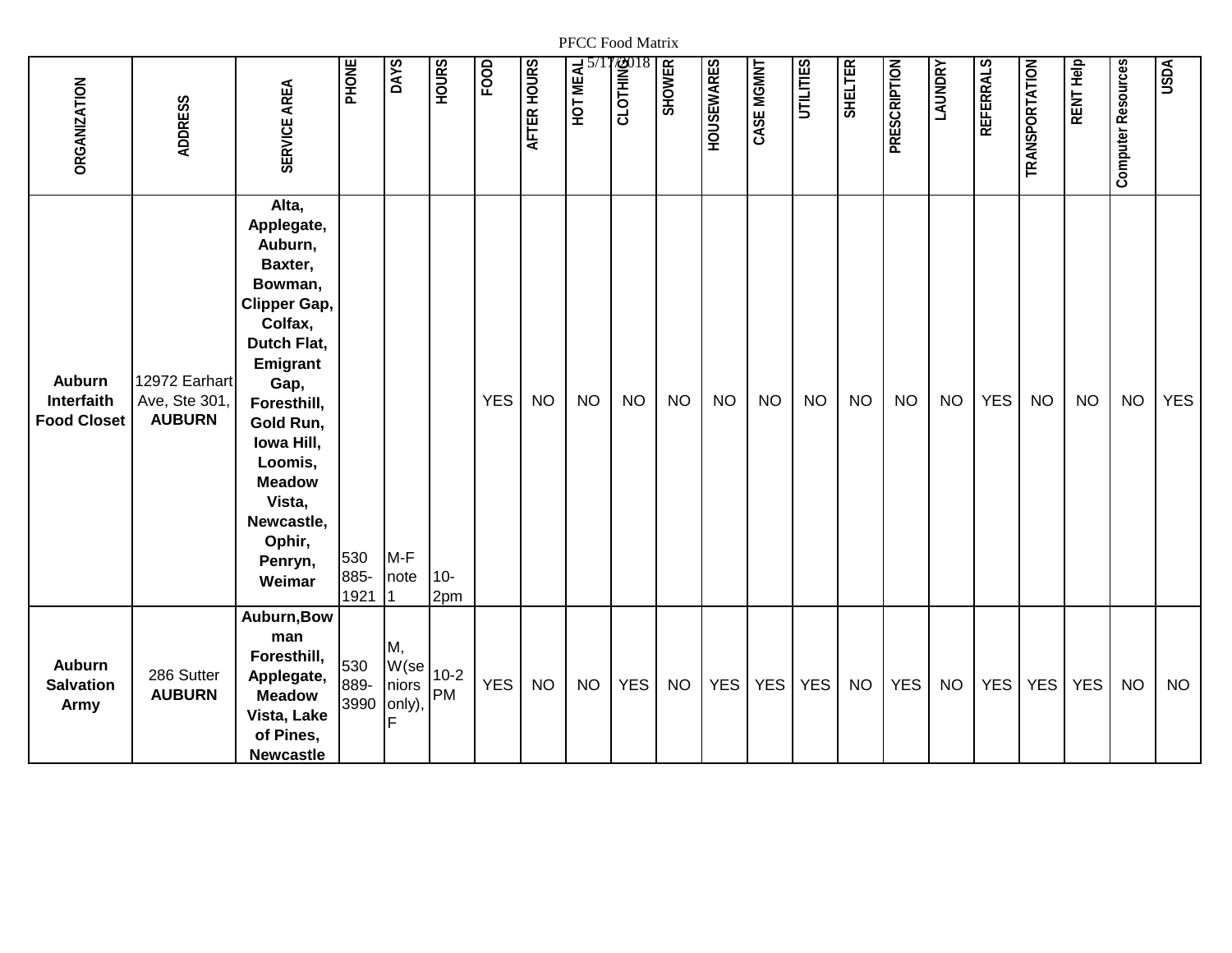| <b>ORGANIZATION</b>                                                                                  | <b>ADDRESS</b>                                                     | SERVICE AREA                                                                        | PHONE                                                                            | DAYS       | <b>HOURS</b>                                       | FOOD                                 | AFTER HOURS | HOT MEAL                            | <b>EXPLAIN</b><br>CLOTHING | <b>SHOWER</b> | <b>HOUSEWARES</b> | CASE MGMNT | UTILITIES  | <b>SHELTER</b> | PRESCRIPTION | <b><i>LAUNDRY</i></b> | REFERRALS  | TRANSPORTATION | RENT Help  | Computer Resources | <b>USDA</b> |
|------------------------------------------------------------------------------------------------------|--------------------------------------------------------------------|-------------------------------------------------------------------------------------|----------------------------------------------------------------------------------|------------|----------------------------------------------------|--------------------------------------|-------------|-------------------------------------|----------------------------|---------------|-------------------|------------|------------|----------------|--------------|-----------------------|------------|----------------|------------|--------------------|-------------|
| <b>Seniors First</b><br><b>Auburn Café</b><br>see note 5 &<br>6                                      | Valley Oaks,<br>600 Auburn<br>Ravine Rd.<br>Auburn                 | <b>Auburn</b>                                                                       | 530-<br>$217 -$<br>8633<br>call<br>for<br>reser<br>vatio<br>n                    | $M-F$      | 10:30<br>1<br>p.m.<br>lunch<br>serve<br>d<br>11:45 | <b>YES</b>                           | <b>NO</b>   | <b>YES</b>                          | <b>NO</b>                  | <b>NO</b>     | <b>NO</b>         | <b>NO</b>  | <b>NO</b>  | <b>NO</b>      | <b>NO</b>    | <b>NO</b>             | <b>NO</b>  | <b>YES</b>     | <b>NO</b>  | <b>NO</b>          | <b>NO</b>   |
| <b>Seniors First</b><br><b>Auburn</b><br><b>Senior</b><br>Center Café<br>see note 5 &<br>6 eff Jan 9 | Auburn<br><b>Senior Center</b><br>950 High St.<br>Auburn           | <b>Auburn</b>                                                                       | 530-<br>889-<br>9500<br>X216<br>or<br>X214<br>call<br>for<br>reser<br>vatio<br>n | $M-F$      | 10:30<br>1<br>p.m.<br>lunch<br>serve<br>d<br>11:45 | <b>YES</b>                           | <b>NO</b>   | <b>YES</b>                          | <b>NO</b>                  | <b>NO</b>     | <b>NO</b>         | <b>NO</b>  | <b>NO</b>  | <b>NO</b>      | <b>NO</b>    | <b>NO</b>             | <b>NO</b>  | <b>YES</b>     | <b>NO</b>  | <b>NO</b>          | <b>NO</b>   |
| <b>St. Vincent</b><br>DePaul St.<br>Joseph's<br>Conf                                                 | 1162 Lincoln<br>Way                                                | Auburn, Hwy<br>80 corridor<br>from<br>Newcastle to<br>Alta and East<br>of Luther Rd | 530-<br>885-<br>2920<br>Msg<br>only                                              | on<br>call | on<br>call                                         | gift<br>cards<br>or as<br>need<br>ed | n/a         | <b>NO</b>                           | <b>NO</b>                  | <b>NO</b>     | <b>YES</b>        | <b>YES</b> | <b>YES</b> | <b>YES</b>     | <b>YES</b>   | <b>NO</b>             | <b>YES</b> | <b>YES</b>     | <b>YES</b> | <b>NO</b>          | <b>NO</b>   |
| <b>What Would</b><br><b>Jesus Do?</b>                                                                | 7th Day<br>Adventists,<br>12225 Rock<br>Creek Rd,<br><b>AUBURN</b> | <b>AUBURN</b>                                                                       | 916-<br>786-<br>9953                                                             | TU         | $8:30-$<br>9:30<br>AM                              | <b>YES</b>                           | <b>NO</b>   | coffe<br>е,<br>oatm<br>eal,<br>letc | <b>NO</b>                  | <b>NO</b>     | <b>NO</b>         | <b>NO</b>  | <b>NO</b>  | <b>NO</b>      | <b>NO</b>    | <b>NO</b>             | <b>NO</b>  | <b>NO</b>      | <b>NO</b>  | <b>NO</b>          | <b>NO</b>   |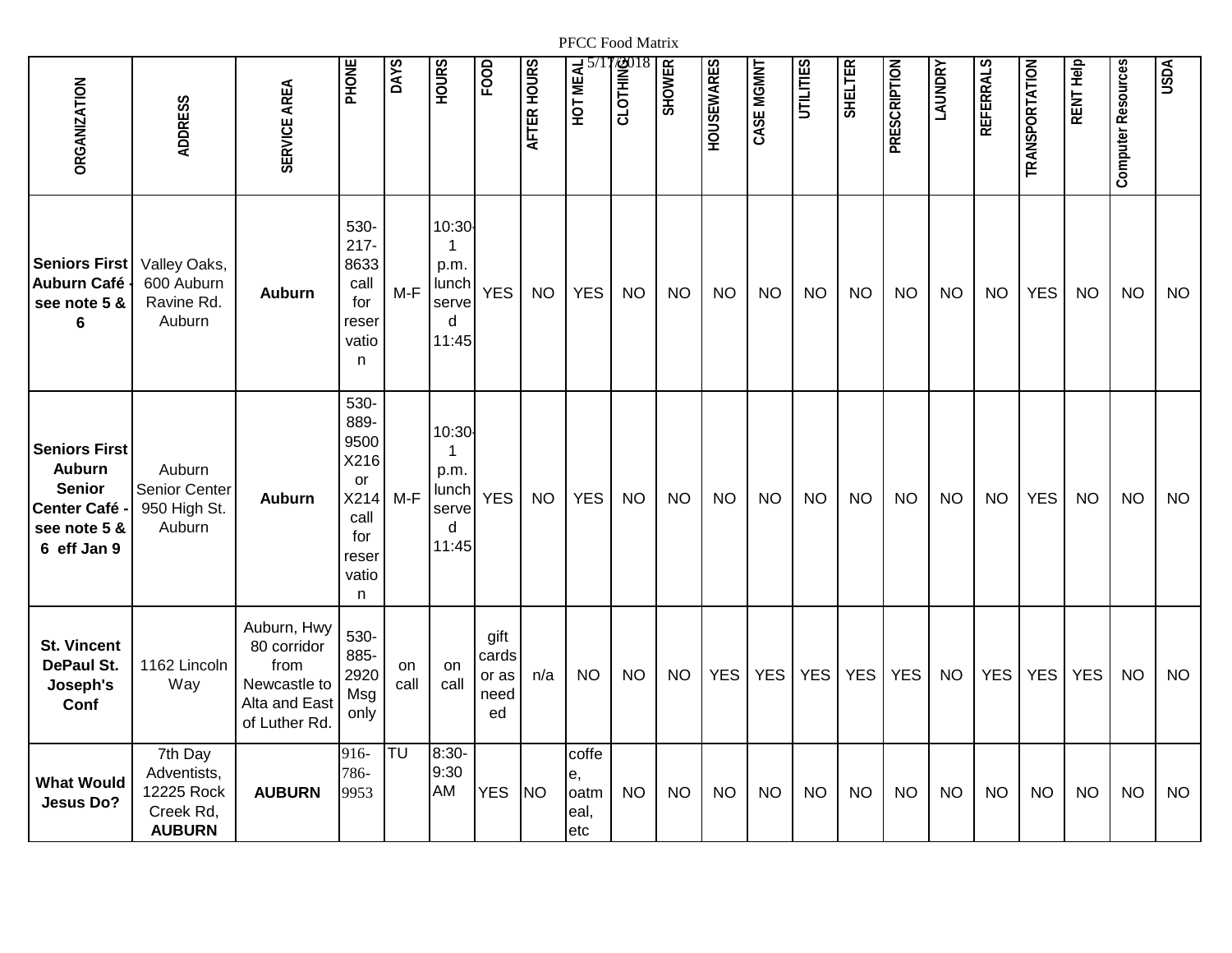| <b>ORGANIZATION</b>                                              | <b>ADDRESS</b>                                                    | SERVICE AREA                                                                                                        | PHONE                                        | <b>DAYS</b> | <b>HOURS</b>                           | FOOD       | AFTER HOURS | HOT MEAL                                                                     | <b>BOTHING</b><br>CLOTHING | <b>SHOWER</b> | <b>HOUSEWARES</b> | CASE MGMNT | UTILITIES        | <b>SHELTER</b> | <b>PRESCRIPTION</b> | LAUNDRY   | REFERRALS  | TRANSPORTATION | RENT Help  | Computer Resources | <b>USDA</b> |
|------------------------------------------------------------------|-------------------------------------------------------------------|---------------------------------------------------------------------------------------------------------------------|----------------------------------------------|-------------|----------------------------------------|------------|-------------|------------------------------------------------------------------------------|----------------------------|---------------|-------------------|------------|------------------|----------------|---------------------|-----------|------------|----------------|------------|--------------------|-------------|
| <b>What Would</b><br><b>Jesus Do?</b>                            | DeWitt<br>Center 1st &<br>Bell,<br><b>AUBURN</b>                  | <b>AUBURN</b>                                                                                                       | 916-<br>786-<br>9953                         | <b>TH</b>   | 8:30-<br>9:30<br>AM                    | <b>YES</b> | <b>NO</b>   | coffe<br>е,<br>oatm<br>eal,<br><b>Starb</b><br>ucks,<br>burrit<br>os,<br>etc | <b>NO</b>                  | <b>NO</b>     | <b>NO</b>         | <b>NO</b>  | <b>NO</b>        | <b>NO</b>      | <b>NO</b>           | <b>NO</b> | <b>NO</b>  | <b>NO</b>      | <b>NO</b>  | <b>NO</b>          | <b>NO</b>   |
|                                                                  |                                                                   |                                                                                                                     |                                              |             |                                        |            |             | COLFAX, MEADOW VISTA, COOL, GEORGETOWN DIVIDE                                |                            |               |                   |            |                  |                |                     |           |            |                |            |                    |             |
| <b>Salvation</b><br><b>Army</b>                                  | 320 S Canyon<br>Way Ste A<br><b>COLFAX</b>                        | Colfax,<br>Dutch Flat,<br>Alta, Weimar, <sub>530</sub><br>Hwy 80<br>corridor<br><b>Weimar to</b><br><b>Baxter</b>   | 346-<br>2722                                 | Tu-W        | $10-3$<br>PM                           | <b>YES</b> | <b>NO</b>   | <b>NO</b>                                                                    | <b>NO</b>                  | <b>NO</b>     | <b>NO</b>         | <b>NO</b>  | <b>REA</b><br>CH | <b>NO</b>      | <b>NO</b>           | <b>NO</b> | <b>YES</b> | <b>YES</b>     | <b>YES</b> | <b>NO</b>          | <b>NO</b>   |
| <b>Seniors First</b><br>Colfax Café -<br>see note 3 &<br>4       | Methodist<br>Church 59 W<br>Church St.<br>Colfax                  | <b>Colfax</b>                                                                                                       | 530<br>$305 -$<br>6362<br>Resv<br>Req'<br>d. | <b>MWF</b>  | 11:15<br>12:30<br>pm<br>lunch<br>11:30 | <b>YES</b> | <b>NO</b>   | <b>YES</b>                                                                   | <b>NO</b>                  | <b>NO</b>     | <b>NO</b>         | <b>NO</b>  | <b>NO</b>        | <b>NO</b>      | <b>NO</b>           | <b>NO</b> | <b>NO</b>  | <b>YES</b>     | <b>NO</b>  | <b>NO</b>          | <b>NO</b>   |
| WWJD?<br>@ Colfax<br><b>United</b><br><b>Methodist</b><br>Church | Methodist<br>Church 59 W<br><b>Church Street</b><br><b>COLFAX</b> | Colfax,<br>Dutch Flat,<br>Alta, Weimar, $ _{530}$<br><b>Hwy 80</b><br>corridor<br><b>Weimar to</b><br><b>Baxter</b> | 346-<br>9147                                 | Tu          | $8:00 -$<br>9:30<br>a.m.               | <b>YES</b> | <b>NO</b>   | <b>YES</b>                                                                   | <b>YES</b>                 | <b>NO</b>     | <b>NO</b>         | <b>NO</b>  | <b>NO</b>        | <b>NO</b>      | <b>NO</b>           | <b>NO</b> | <b>NO</b>  | <b>NO</b>      | <b>NO</b>  | <b>NO</b>          | <b>NO</b>   |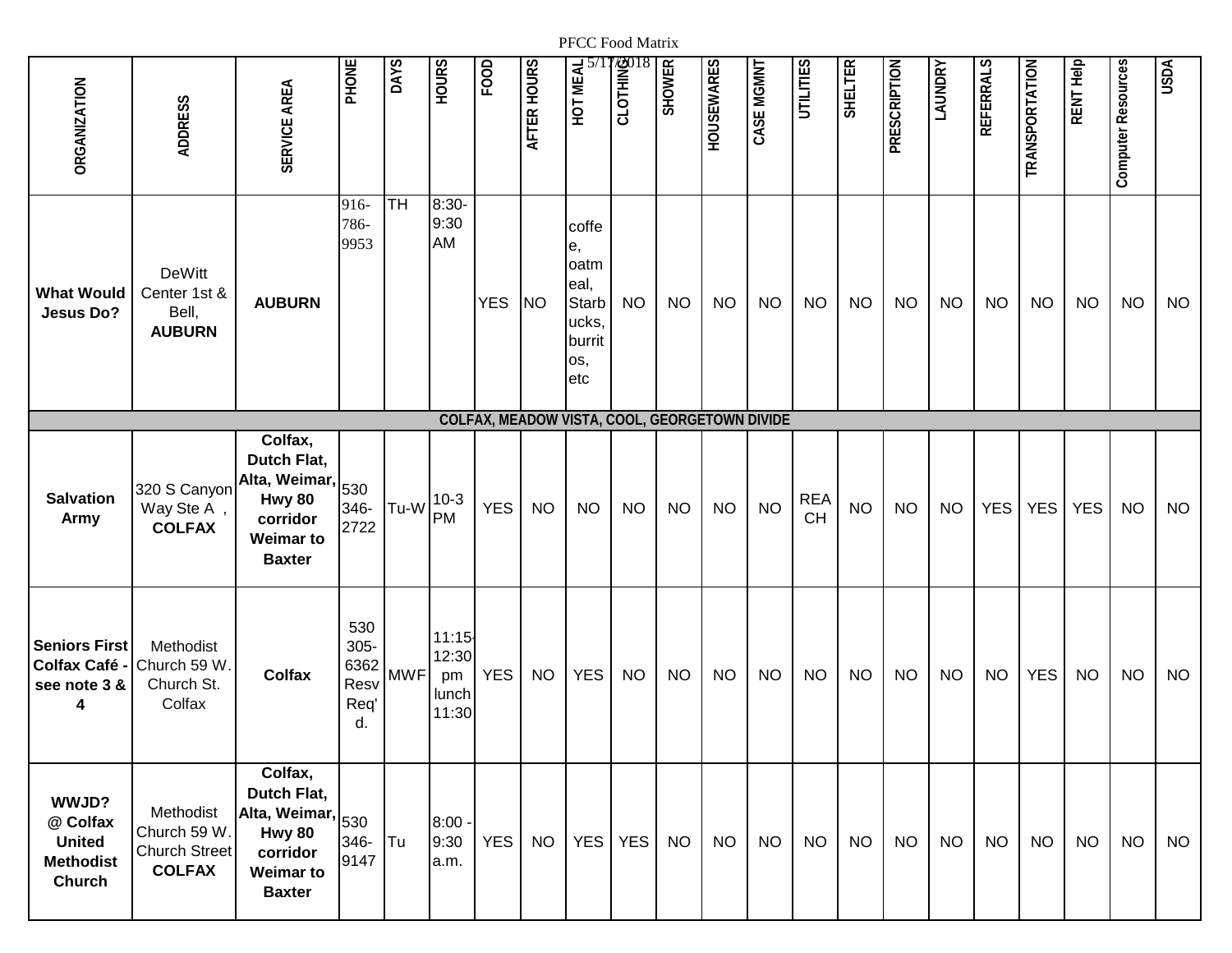| <b>ORGANIZATION</b>                                     | <b>ADDRESS</b>                                       | SERVICE AREA                                                                                      | PHONE                | DAYS       | <b>HOURS</b>      | FOOD                          | AFTER HOURS | HOT MEAL          | <b>STOTHING</b> | <b>SHOWER</b> | <b>HOUSEWARES</b> | CASE MGMNT | UTILITIES | <b>SHELTER</b> | PRESCRIPTION | <b>LAUNDRY</b> | <b>REFERRALS</b> | TRANSPORTATION | RENT Help | Computer Resources | <b>USDA</b> |
|---------------------------------------------------------|------------------------------------------------------|---------------------------------------------------------------------------------------------------|----------------------|------------|-------------------|-------------------------------|-------------|-------------------|-----------------|---------------|-------------------|------------|-----------|----------------|--------------|----------------|------------------|----------------|-----------|--------------------|-------------|
| <b>Friendly</b><br><b>Neighbors</b>                     | <b>MEADOW</b><br><b>VISTA</b><br>NA-private<br>homes | <b>Meadow</b><br>Vista,<br>Applegate,<br><b>Clipper Gap,</b><br><b>Heather</b><br>Glen,<br>Weimar | 530-<br>637-<br>5359 | phon<br>e  | Phon<br>e         | see<br>note<br>$\overline{2}$ | CALL        | <b>NO</b>         | <b>NO</b>       | <b>NO</b>     | <b>NO</b>         | <b>NO</b>  | <b>NO</b> | <b>NO</b>      | <b>NO</b>    | <b>NO</b>      | <b>NO</b>        | <b>NO</b>      | <b>NO</b> | <b>NO</b>          | <b>NO</b>   |
| Calvary<br><b>Chapel</b><br>Georgetown<br><b>Divide</b> | 3757 State Hwy<br>193,<br><b>GREENWOO</b><br>D       | <b>Kelsey to</b><br><b>Coloma</b> to<br>Cool                                                      | 530-<br>823-<br>1622 | Tu         | $12 - 3$          | <b>YES</b>                    | <b>NO</b>   | <b>NO</b>         | <b>NO</b>       | <b>NO</b>     | <b>NO</b>         | <b>NO</b>  | <b>NO</b> | <b>NO</b>      | <b>NO</b>    | <b>NO</b>      | <b>NO</b>        | <b>NO</b>      | <b>NO</b> | <b>NO</b>          | <b>NO</b>   |
|                                                         | 24617                                                | Foresthill,                                                                                       |                      |            | W10:3             |                               |             | <b>FORESTHILL</b> |                 |               |                   |            |           |                |              |                |                  |                |           |                    |             |
|                                                         | <b>Foresthill Rd</b>                                 | Iowa Hill,                                                                                        |                      |            | 0-<br>12:30;      |                               |             | only              |                 |               |                   |            |           |                |              |                |                  |                |           |                    |             |
| Elijah's Jar -                                          |                                                      | <b>Michigan</b><br><b>Bluff, Baker</b>                                                            | 530                  | <b>SEE</b> | F 1:30-<br>3:30:  | <b>YES</b>                    | <b>NO</b>   | Than<br>ks-       | <b>YES</b>      | <b>NO</b>     | <b>NO</b>         | <b>NO</b>  | <b>NO</b> | <b>NO</b>      | <b>NO</b>    | <b>NO</b>      | <b>YES</b>       | <b>NO</b>      | <b>NO</b> | <b>NO</b>          | <b>YES</b>  |
|                                                         | <b>FORESTHILL</b>                                    | Ranch<br><b>Yankee Jim</b>                                                                        | 367-<br>3085         | <b>HRS</b> | 3rd Th<br>$8-10a$ |                               |             | givin<br>g        |                 |               |                   |            |           |                |              |                |                  |                |           |                    |             |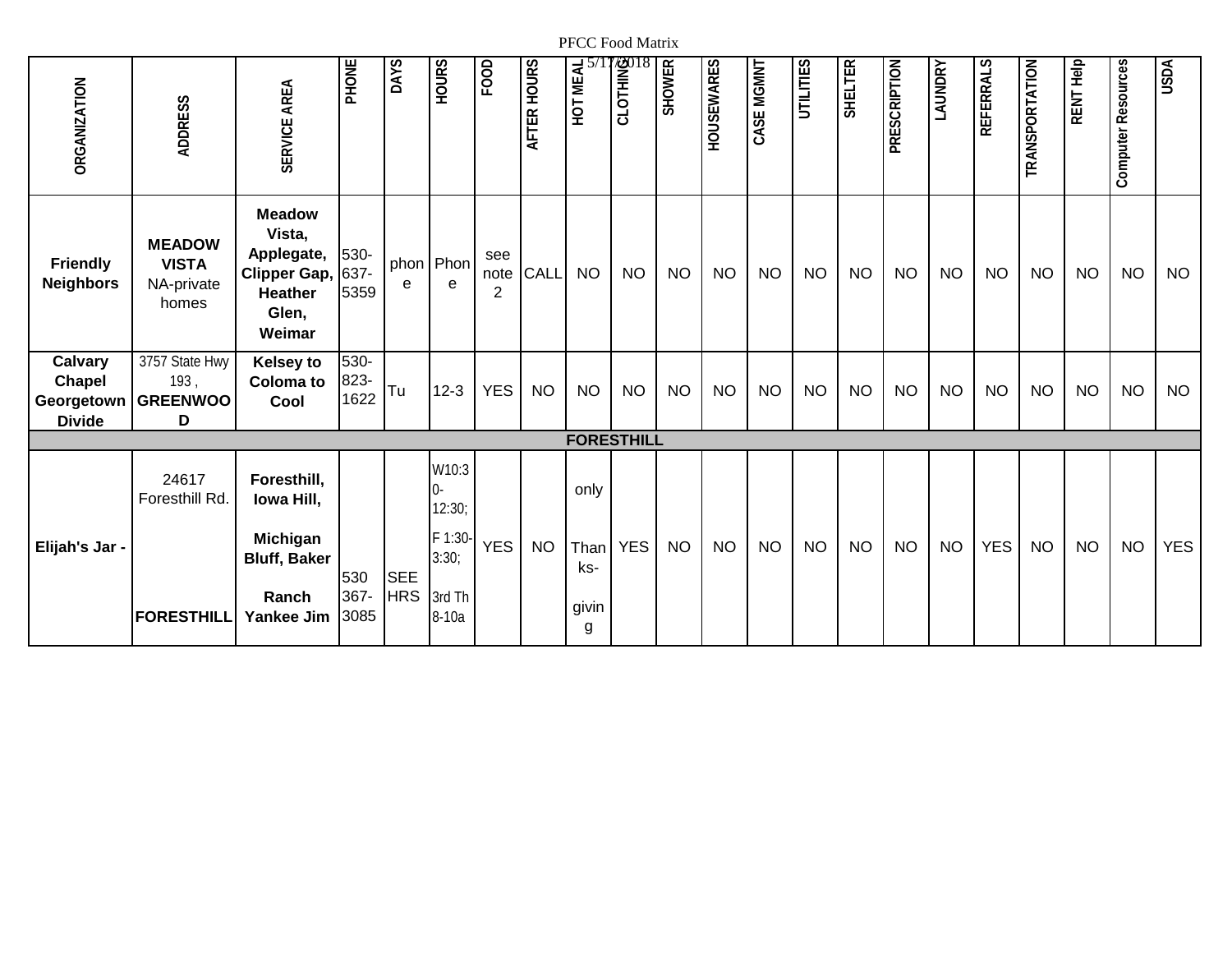| ~ | . U<br>┻<br>–<br>$\check{ }$<br>-<br>∼<br>ப<br>ᅩ<br>$\tilde{\phantom{0}}$<br>∸<br>∽<br>.,<br>S | ╭<br>ഗ<br>✓<br>Š<br>$\propto$<br>$\circ$<br>$\overline{5}$<br>$\overline{\phantom{0}}$<br>ب<br>⌒<br>ட<br>−<br>ٮ<br>-<br><b>__</b><br>--<br>$\tilde{\phantom{a}}$<br>ш<br>ᅳ | 1/201<br>8 I ∝<br>U.<br>⊢<br>-<br>っ<br>ž<br>냁<br>岂<br>⋍<br>GMI<br>ш<br>-<br>-<br>Σ<br>-<br>∽<br>–<br>È<br>Ź<br>-<br>∽<br>ー<br>ದ<br>∽<br>₩<br>ٮ<br>55<br>-<br>-<br>◡<br>ᅩ<br>-<br>◡<br>-<br>╰<br>- | $\propto$<br>$\overline{6}$<br>v<br>$\approx$<br>끝<br>ш<br>$\overline{\phantom{0}}$<br>AUNDI<br>–<br>−<br>$\overline{\phantom{0}}$<br>-<br>。<br>R<br>SHEI<br>-<br>$\overline{\phantom{0}}$<br>−<br>∍<br>ပ<br>-<br>Ō<br>ட<br>$\tilde{\phantom{a}}$ | ラ<br>௨<br>ທ<br>. v.<br>⋍<br>$\overline{\Phi}$<br>ധ<br>∽<br>$\overline{\phantom{0}}$<br>$\check{ }$<br>$\sigma$<br>Š<br>$\rightarrow$<br><u>_</u><br><b>__</b><br>-<br>œ<br>-<br><b>11</b><br>ــ<br>⋖<br>–<br>c<br>≥<br>−<br>S<br>்ட<br>$\alpha$<br>। 윤<br>Φ<br>்ட<br>∝<br>∽<br>ш<br>ٮ<br>௨<br>$\tilde{\phantom{a}}$<br><u>_</u><br>Φ<br>J<br>ىست<br>-<br>_<br>⋖<br>≏<br>~<br>–<br>0<br>ٮ |
|---|------------------------------------------------------------------------------------------------|----------------------------------------------------------------------------------------------------------------------------------------------------------------------------|---------------------------------------------------------------------------------------------------------------------------------------------------------------------------------------------------|---------------------------------------------------------------------------------------------------------------------------------------------------------------------------------------------------------------------------------------------------|------------------------------------------------------------------------------------------------------------------------------------------------------------------------------------------------------------------------------------------------------------------------------------------------------------------------------------------------------------------------------------------|
|---|------------------------------------------------------------------------------------------------|----------------------------------------------------------------------------------------------------------------------------------------------------------------------------|---------------------------------------------------------------------------------------------------------------------------------------------------------------------------------------------------|---------------------------------------------------------------------------------------------------------------------------------------------------------------------------------------------------------------------------------------------------|------------------------------------------------------------------------------------------------------------------------------------------------------------------------------------------------------------------------------------------------------------------------------------------------------------------------------------------------------------------------------------------|

## **IF YOU KNOW OF CORRECTIONS, PLEASE CONTACT Sandy Bassett at slbassett@att.net**

1. Auburn Interfaith Food Closet: also open the last Saturday of each month, 10 AM - 2 PM.

2. Friendly Neighbors - call for assistance.

3. All café clients need to be 60+ and need to make a reservation in advance

4. Seniors First provides free transportation to the Café locations for inbound Seniors. Call 3 days in advance at (530) 889-9500

|                                                     |                                                         |                                                    |                         |                            |                                    |                                     |             | <b>ROSEVILLE/ROCKLIN</b>                          |            |           |           |            |           |           |           |           |            |           |           |           |            |
|-----------------------------------------------------|---------------------------------------------------------|----------------------------------------------------|-------------------------|----------------------------|------------------------------------|-------------------------------------|-------------|---------------------------------------------------|------------|-----------|-----------|------------|-----------|-----------|-----------|-----------|------------|-----------|-----------|-----------|------------|
| Loomis<br><b>Basin Food</b><br>Pantry               | Methodist<br>Church 6414<br>Brace Rd.,<br><b>LOOMIS</b> | Loomis,<br>Penryn,<br>Newcastle,<br><b>Rocklin</b> | 916<br>652-<br>0469     |                            | CALL CALL YES                      |                                     | <b>NO</b>   | <b>NO</b>                                         | <b>NO</b>  | <b>NO</b> | <b>NO</b> | <b>NO</b>  | <b>NO</b> | NO        | <b>NO</b> | <b>NO</b> | NO.        | <b>NO</b> | <b>NO</b> | <b>NO</b> | <b>NO</b>  |
| <b>Mosaic</b><br><b>Christian</b><br><b>Church</b>  | 4430 Granite<br>Dr<br><b>ROCKLIN</b>                    | Rocklin,<br>Loomis,<br>Penrin,<br><b>Roseville</b> | 916-<br>632-<br>8600    | 2nd<br>land<br>4th<br>Wed. | 8:00-<br>11:00                     | <b>YES</b>                          | <b>CALL</b> | <b>NO</b>                                         | <b>NO</b>  | <b>NO</b> | <b>NO</b> | <b>NO</b>  | <b>NO</b> | <b>NO</b> | <b>NO</b> | <b>NO</b> | <b>NO</b>  | <b>NO</b> | <b>NO</b> | <b>NO</b> | <b>YES</b> |
| <b>Abundant</b><br>Life<br><b>Fellowship</b>        | 706 Atlantic<br>St.,<br><b>ROSEVILLE</b>                | anyone                                             | 916-<br>783-<br>1989    | <b>IW</b>                  | $10 -$<br>12:30<br>p.m.            | <b>YES</b>                          | <b>NO</b>   | <b>SUN</b><br>ON<br><b>BUS</b><br><b>HOM</b><br>E | <b>YES</b> | <b>NO</b> | <b>NO</b> | <b>NO</b>  | <b>NO</b> | <b>NO</b> | <b>NO</b> | <b>NO</b> | <b>NO</b>  | <b>NO</b> | <b>NO</b> | <b>NO</b> | <b>YES</b> |
| Antelope<br><b>Springs</b><br><b>Church</b>         | 4555 PFE Rd.<br><b>ROSEVILLE</b>                        | Within 3 mile 916-<br>radius of<br>church          | 773-<br>7727            | Tue/<br>lW                 | $1 - 4$<br>pm                      | <b>YES</b>                          | <b>NO</b>   | <b>NO</b>                                         | <b>NO</b>  | <b>NO</b> | <b>NO</b> | <b>NO</b>  | <b>NO</b> | <b>NO</b> | <b>NO</b> | <b>NO</b> | <b>NO</b>  | <b>NO</b> | <b>NO</b> | <b>NO</b> | <b>NO</b>  |
| <b>HarvestCom</b><br>munity<br><b>Church</b>        | 1376 Blue<br>Oaks Blvd.<br><b>ROSEVILLE</b>             | <b>Placer</b><br>County                            | 916-<br>$771 -$<br>4781 | <b>T</b> u                 | 4:30-<br>5:30<br>p.m.              | <b>YES</b>                          | <b>NO</b>   | <b>NO</b>                                         | <b>NO</b>  | <b>NO</b> | <b>NO</b> | <b>NO</b>  | <b>NO</b> | <b>NO</b> | <b>NO</b> | <b>NO</b> | <b>NO</b>  | <b>NO</b> | <b>NO</b> | <b>NO</b> | <b>YES</b> |
| No. Roseville<br><b>Recreation</b><br><b>Center</b> | 313 High St.,<br><b>ROSEVILLE</b>                       | <b>SEE NOTE 6 789-</b>                             | 916-<br>7884            | $M-F$                      | 10:30<br>6<br>leave<br>mess<br>age | <b>YES</b><br><b>NOT</b><br>E<br>#4 | <b>NO</b>   | Mond<br>ay 2-<br>4:45<br>$T-F$<br>3-<br>5:45      | <b>NO</b>  | <b>NO</b> | <b>NO</b> | <b>YES</b> | <b>NO</b> | <b>NO</b> | <b>NO</b> | <b>NO</b> | <b>YES</b> | <b>NO</b> | <b>NO</b> | <b>NO</b> | <b>NO</b>  |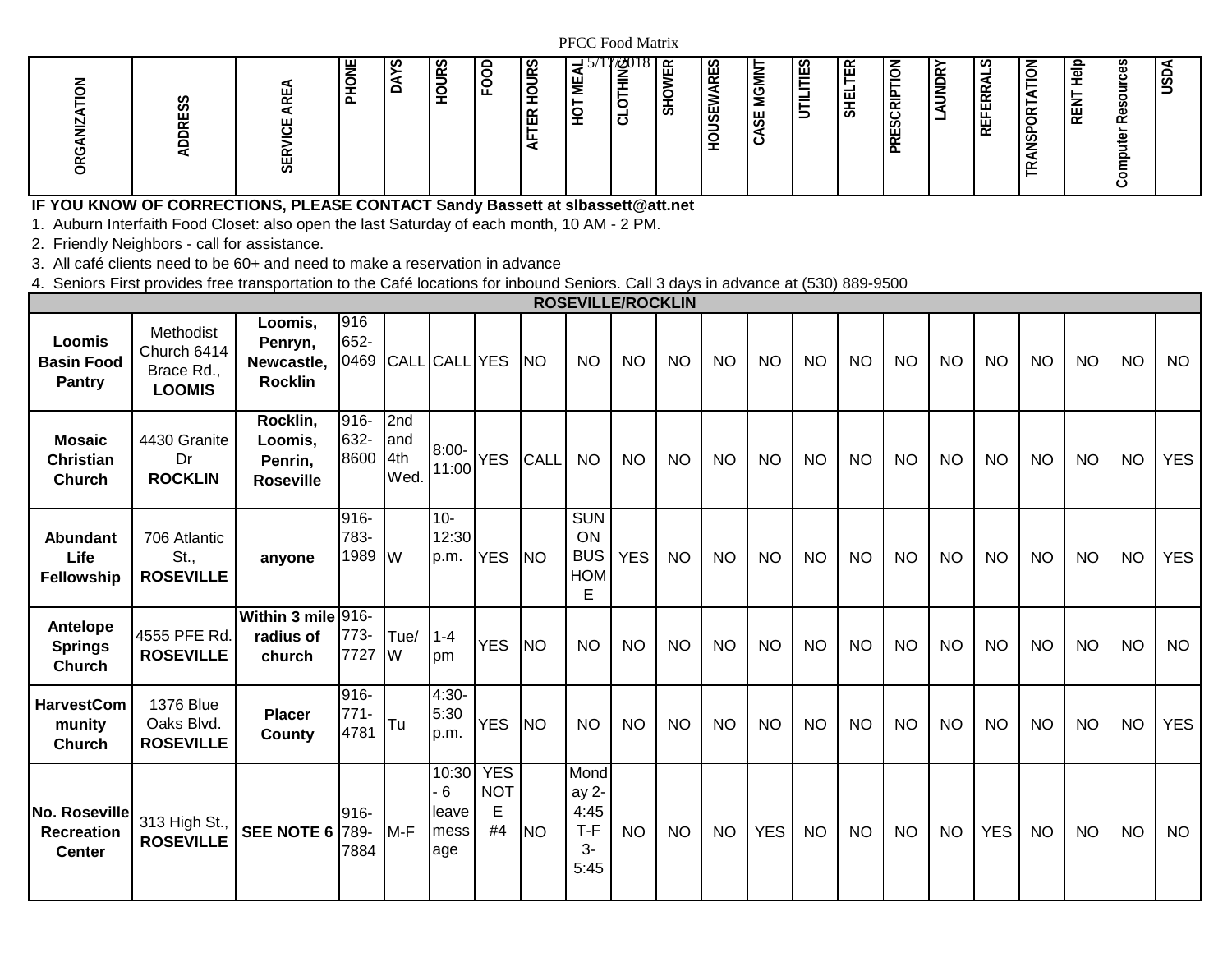| <b>ORGANIZATION</b>                                                                      | <b>ADDRESS</b>                                            | SERVICE AREA                                                                   | PHONE                                                         | <b>DAYS</b> | <b>HOURS</b>                                 | FOOD         | AFTER HOURS | HOT MEAL                                                | <b>STOLHING</b> | <b>SHOWER</b> | <b>HOUSEWARES</b> | CASE MGMNT | <b>UTILITIES</b> | <b>SHELTER</b> | PRESCRIPTION | <b><i>LAUNDRY</i></b> | REFERRALS  | TRANSPORTATION | RENT Help  | <b>Computer Resources</b> | <b>USDA</b> |
|------------------------------------------------------------------------------------------|-----------------------------------------------------------|--------------------------------------------------------------------------------|---------------------------------------------------------------|-------------|----------------------------------------------|--------------|-------------|---------------------------------------------------------|-----------------|---------------|-------------------|------------|------------------|----------------|--------------|-----------------------|------------|----------------|------------|---------------------------|-------------|
| Rhema<br><b>Christian</b><br><b>Church</b>                                               | 1020<br>Sundown Wy<br><b>ROSEVILLE</b>                    | Roseville,<br>Rocklin,<br><b>Citrus</b><br>Heights,<br>Antelope                | 916-<br>747-<br>2600                                          | 3rd<br>Sat  | $10 - 12$<br>a.m.                            | yes          | no          | no                                                      | no              | no            | no                | no         | no               | no             | no           | no                    | no         | no             | no         | <b>NO</b>                 | no          |
| <b>Salvation</b><br><b>Army</b>                                                          | 100 Lincoln St<br><b>ROSEVILLE</b>                        | Lincoln,<br>Loomis,<br>Penryn,<br>Rocklin,<br>Roseville,<br><b>Granite Bay</b> | 916<br>784-<br>3233                                           | M-<br>Th; F | $10 - 3$<br>PM;<br>F<br>$1 - 3$              | <b>YES</b>   | <b>NO</b>   | $\overline{F}$ 11-<br>12:30<br><b>SA</b><br>9-<br>10:30 | <b>YES</b>      | YES2          | <b>NO</b>         | <b>YES</b> | <b>YES</b>       | <b>YES</b>     | <b>NO</b>    | <b>NO</b>             | <b>YES</b> | <b>YES</b>     | <b>YES</b> | <b>NO</b>                 | <b>YES</b>  |
| <b>Seniors First</b><br>Rocklin Café<br>- see note 5<br>& 6                              | <b>Rolling Oaks</b><br>5725<br>Shannon Bay<br>Dr. Rocklin | <b>Rocklin</b>                                                                 | $916 -$<br>622-<br>1235<br>call<br>for<br>reser<br>vatio<br>n | $M-F$       | 10:15<br>12:15<br>lunch<br>11:30             | YES NO       |             | <b>YES</b>                                              | <b>NO</b>       | <b>NO</b>     | <b>NO</b>         | <b>NO</b>  | <b>NO</b>        | <b>NO</b>      | <b>NO</b>    | <b>NO</b>             | <b>NO</b>  | <b>YES</b>     | <b>NO</b>  | <b>NO</b>                 | <b>NO</b>   |
| <b>Seniors First</b><br><b>Roseville</b><br>Maidu Café<br>see note 5 &<br>6              | Maidu Village<br>101 Sterling<br>Ct. Roseville            | <b>Roseville</b>                                                               | $916 -$<br>622-<br>8524<br>Call<br>for<br>reser<br>vatio<br>n | $M-F$       | 10:00<br>12:45<br>pm<br>lunch<br>at<br>11:30 | YES NO       |             | <b>YES</b>                                              | <b>NO</b>       | <b>NO</b>     | <b>NO</b>         | <b>NO</b>  | <b>NO</b>        | <b>NO</b>      | <b>NO</b>    | <b>NO</b>             | <b>NO</b>  | <b>YES</b>     | <b>NO</b>  | <b>NO</b>                 | <b>NO</b>   |
| <b>Seniors First</b><br><b>Roseville</b><br><b>Manzanita</b><br>Café - see<br>note 5 & 6 | Manzanita,<br>1013 Madden<br>Lane,<br>Roseville           | <b>Roseville</b>                                                               | $916 -$<br>368-<br>2404<br>Call<br>for<br>reser<br>vatio<br>n | M-F         | 10:30<br>12:30<br>at<br>11:15                | lunch YES NO |             | <b>YES</b>                                              | <b>NO</b>       | <b>NO</b>     | <b>NO</b>         | <b>NO</b>  | <b>NO</b>        | <b>NO</b>      | <b>NO</b>    | <b>NO</b>             | <b>NO</b>  | <b>YES</b>     | <b>NO</b>  | <b>NO</b>                 | <b>NO</b>   |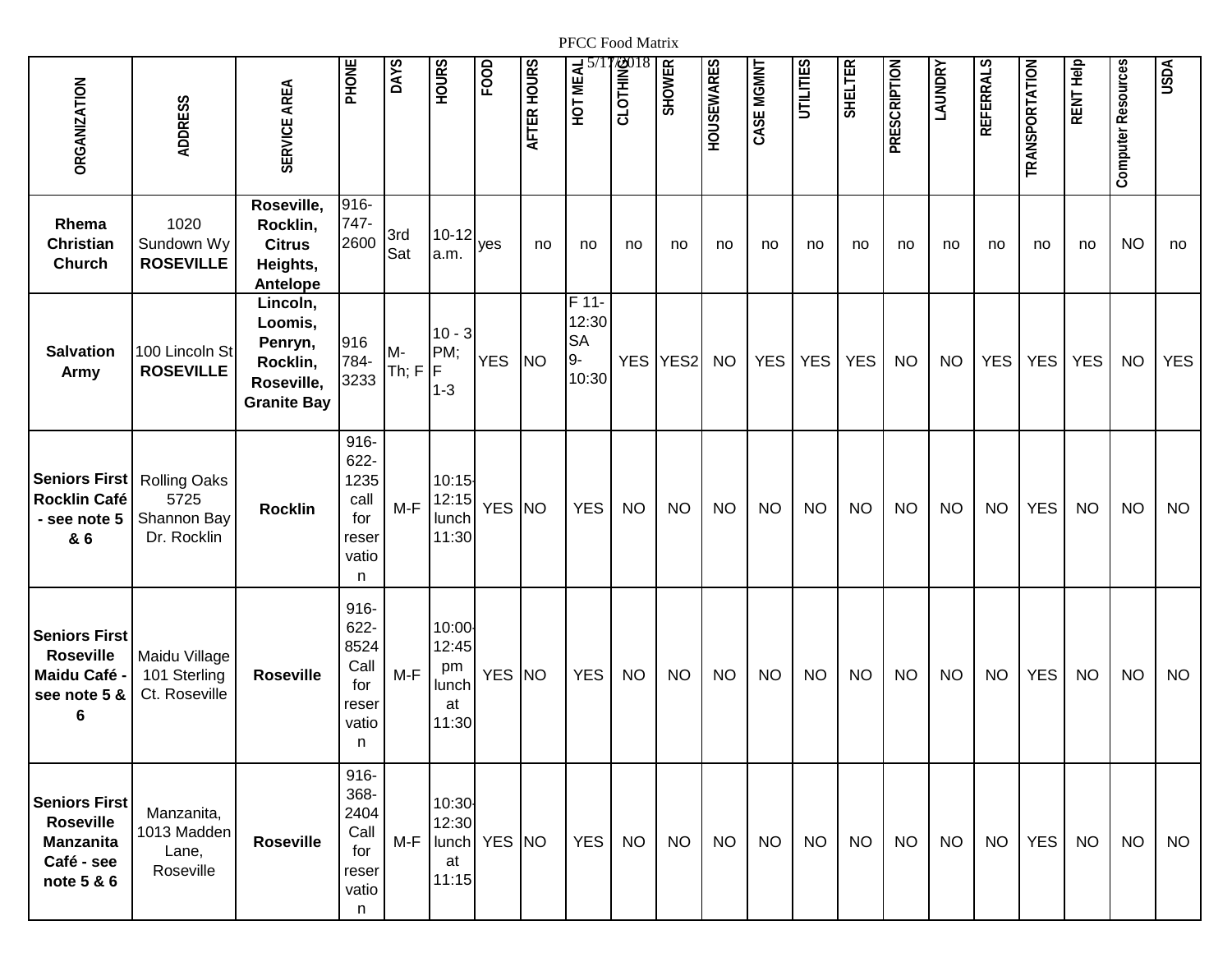| <b>ORGANIZATION</b>                                                                 | <b>ADDRESS</b>                                          | SERVICE AREA                                 | PHONE                                                         | DAYS  | <b>HOURS</b>                                      | FOOD                    | AFTER HOURS  | HOT MEAL            | <b>BOILER</b> | <b>SHOWER</b> | <b>HOUSEWARES</b> | CASE MGMNT | <b>UTILITIES</b> | <b>SHELTER</b> | PRESCRIPTION | LAUNDRY   | REFERRALS  | TRANSPORTATION | RENT Help  | Computer Resources | <b>USDA</b> |
|-------------------------------------------------------------------------------------|---------------------------------------------------------|----------------------------------------------|---------------------------------------------------------------|-------|---------------------------------------------------|-------------------------|--------------|---------------------|---------------|---------------|-------------------|------------|------------------|----------------|--------------|-----------|------------|----------------|------------|--------------------|-------------|
| <b>Seniors First</b><br><b>Sutter</b><br><b>Terrace Café</b><br>- see note 5<br>& 6 | Sutter<br>Terrace, 6725<br>Fiddyment<br>Rd. Roseville   | <b>Roseville</b>                             | 530-<br>368-<br>3146<br>call<br>for<br>reser<br>vatio<br>n.   | $M-F$ | 10:00<br>- 1<br>:00<br>pm<br>lunch<br>at<br>11:30 | YES NO                  |              | <b>YES</b>          | <b>NO</b>     | <b>NO</b>     | <b>NO</b>         | <b>NO</b>  | <b>NO</b>        | <b>NO</b>      | <b>NO</b>    | <b>NO</b> | <b>NO</b>  | <b>YES</b>     | <b>NO</b>  | <b>NO</b>          | <b>NO</b>   |
| <b>Seniors First</b><br>Woodcreek<br>Café - see<br>note 5 & 6                       | Woodcreek<br>Terrace, 1235<br>Hemmingway<br>, Roseville | <b>Roseville</b>                             | 530-<br>$305 -$<br>0274<br>call<br>for<br>reser<br>vatio<br>n | $M-F$ | 10:15<br>12:15<br>p.m.<br>lunch<br>at<br>11:30    | YES NO                  |              | <b>YES</b>          | <b>NO</b>     | <b>NO</b>     | <b>NO</b>         | <b>NO</b>  | <b>NO</b>        | <b>NO</b>      | <b>NO</b>    | <b>NO</b> | <b>NO</b>  | <b>YES</b>     | <b>NO</b>  | <b>NO</b>          | <b>NO</b>   |
| <b>St. Vincent</b><br>De Paul                                                       | 503 Giuseppe<br>Ct<br>Suite 8,<br><b>ROSEVILLE</b>      | Rocklin,<br>Roseville,<br><b>Granite Bay</b> | 916<br>781-<br>3303                                           | $M-F$ | $9 - 4$<br><b>PM</b>                              | $M-F$<br>$9 - 11$<br>AM | <b>NO</b>    | note                | <b>YES</b>    | <b>NO</b>     | <b>YES</b>        | <b>NO</b>  | <b>NO</b>        | <b>NO</b>      | <b>YES</b>   | <b>NO</b> | <b>YES</b> | <b>NO</b>      | <b>NO</b>  | <b>NO</b>          | <b>YES</b>  |
| <b>What Would</b><br>Jesus Do?                                                      | note 3<br><b>ROSEVILLE</b>                              | <b>ROSEVILLE</b>                             |                                                               | daily | $8:30-$<br>9:30<br>AM                             | <b>YES</b>              | YES-<br>call | <b>YES</b>          | <b>YES</b>    | <b>NO</b>     | <b>YES</b>        | <b>YES</b> | <b>NO</b>        | <b>NO</b>      | <b>YES</b>   | <b>NO</b> | <b>YES</b> | <b>YES</b>     | <b>YES</b> | <b>NO</b>          | <b>NO</b>   |
|                                                                                     |                                                         |                                              |                                                               |       |                                                   |                         |              | <b>GRASS VALLEY</b> |               |               |                   |            |                  |                |              |           |            |                |            |                    |             |
| Interfaith<br>Food<br><b>Ministry</b>                                               | 440<br>Henderson<br>St, GRASS<br><b>VALLEY</b>          | <b>All Nevada</b><br>Cnty                    | 530-<br>273-<br>$ 8132 W, F ^{10-1} $                         | M,    |                                                   | YES                     | <b>NO</b>    | <b>NO</b>           | <b>NO</b>     | <b>NO</b>     | <b>NO</b>         | <b>NO</b>  | <b>NO</b>        | <b>NO</b>      | <b>NO</b>    | <b>NO</b> | <b>NO</b>  | <b>NO</b>      | <b>NO</b>  | <b>NO</b>          | <b>NO</b>   |
|                                                                                     |                                                         |                                              |                                                               |       |                                                   |                         |              | <b>LAKE TAHOE</b>   |               |               |                   |            |                  |                |              |           |            |                |            |                    |             |
| Project<br><b>MANA</b>                                                              | 330 Fairway<br>Dr. Tahoe<br>City                        | <b>Tahoe City</b>                            | 775-<br>298-<br>4161                                          | M     | $3:00-$<br>3:30<br>pm                             | <b>YES</b>              | <b>NO</b>    | <b>NO</b>           | <b>NO</b>     | <b>NO</b>     | <b>NO</b>         | <b>NO</b>  | <b>NO</b>        | <b>NO</b>      | <b>NO</b>    | <b>NO</b> | <b>YES</b> | <b>NO</b>      | <b>NO</b>  | <b>NO</b>          | <b>NO</b>   |
| Project<br><b>MANA</b>                                                              | 10046 Church<br>St. Truckee                             | <b>Truckee</b>                               | 775-<br>298-<br>4161                                          | IΤ    | $3:00 -$<br>3:30<br>pm                            | YES                     | <b>NO</b>    | <b>NO</b>           | $NO$          | <b>NO</b>     | <b>NO</b>         | <b>NO</b>  | <b>NO</b>        | <b>NO</b>      | <b>NO</b>    | <b>NO</b> | <b>YES</b> | <b>NO</b>      | <b>NO</b>  | <b>NO</b>          | <b>NO</b>   |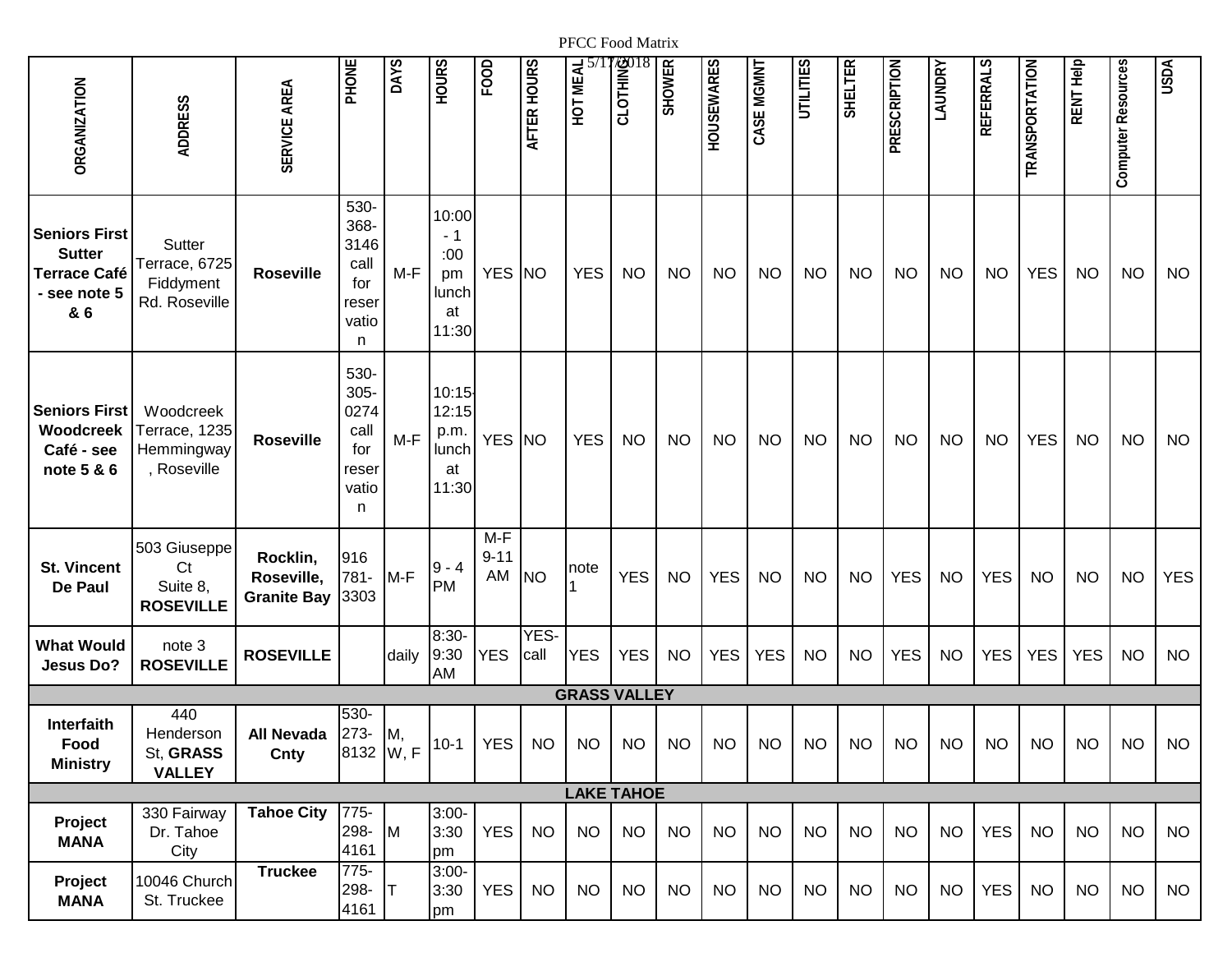| <b>ORGANIZATION</b>                                              | <b>ADDRESS</b>                                                                | SERVICE AREA                     | PHONE                                                             | DAYS       | <b>HOURS</b>                                   | FOOD       | <b>AFTER HOURS</b> | HOT MEAL                 | <b>2018</b><br>E<br>CLOTH | <b>SHOWER</b> | <b>HOUSEWARES</b> | CASE MGMNT | UTILITIES | <b>SHELTER</b> | <b>PRESCRIPTION</b> | LAUNDRY    | REFERRALS  | <b>TRANSPORTATION</b> | RENT Help | Computer Resources | <b>USDA</b> |
|------------------------------------------------------------------|-------------------------------------------------------------------------------|----------------------------------|-------------------------------------------------------------------|------------|------------------------------------------------|------------|--------------------|--------------------------|---------------------------|---------------|-------------------|------------|-----------|----------------|---------------------|------------|------------|-----------------------|-----------|--------------------|-------------|
| Project<br><b>MANA</b>                                           | 265 Bear St.<br>Kings Beach                                                   | Kings Beach 775-                 | 298-<br>4161                                                      | W          | $3:00 -$<br>3:30<br>pm                         | <b>YES</b> | <b>NO</b>          | <b>NO</b>                | <b>NO</b>                 | <b>NO</b>     | <b>NO</b>         | <b>NO</b>  | <b>NO</b> | <b>NO</b>      | <b>NO</b>           | <b>NO</b>  | <b>YES</b> | <b>NO</b>             | <b>NO</b> | <b>NO</b>          | <b>NO</b>   |
| Project<br><b>MANA</b>                                           | 341 Village<br><b>Blvd</b><br>Incline Village                                 | <b>Incline</b><br><b>Village</b> | $775-$<br>298-<br>4161                                            | Th         | $3:00-$<br>3:30<br>pm                          | <b>YES</b> | <b>NO</b>          | <b>NO</b>                | <b>NO</b>                 | <b>NO</b>     | <b>NO</b>         | <b>NO</b>  | <b>NO</b> | <b>NO</b>      | <b>NO</b>           | <b>NO</b>  | <b>YES</b> | <b>NO</b>             | <b>NO</b> | <b>NO</b>          | <b>NO</b>   |
| PC (USA)                                                         | Incline                                                                       | Incline<br><b>Village</b>        | $831 -$<br>0784                                                   | Tu-<br>Fri | $9-$<br>3:30<br><b>PM</b>                      | <b>YES</b> | <b>NO</b>          | <b>NO</b>                | <b>NO</b>                 | <b>NO</b>     | <b>NO</b>         | <b>NO</b>  | <b>NO</b> | <b>NO</b>      | <b>NO</b>           | <b>NO</b>  | <b>YES</b> | <b>NO</b>             | <b>NO</b> | <b>NO</b>          | <b>NO</b>   |
|                                                                  |                                                                               |                                  |                                                                   |            |                                                |            |                    |                          | <b>LINCOLN</b>            |               |                   |            |           |                |                     |            |            |                       |           |                    |             |
| <b>Seniors First</b><br><b>Lincoln Café</b><br>see note 5 &<br>6 | United<br>Methodist<br>Church, 629<br>St., Lincoln<br>629 I Street<br>Lincoln | Lincoln                          | $916 -$<br>$316 -$<br>1422<br>Call<br>for<br>reser<br>vatio<br>n. | $M-F$      | 10:45<br>12:45<br>p.m.<br>lunch<br>at<br>11:45 | <b>YES</b> | <b>NO</b>          | <b>YES</b>               | <b>NO</b>                 | <b>NO</b>     | <b>NO</b>         | <b>NO</b>  | <b>NO</b> | <b>NO</b>      | <b>NO</b>           | <b>NO</b>  | <b>NO</b>  | <b>YES</b>            | <b>NO</b> | <b>NO</b>          | <b>NO</b>   |
| <b>The Salt</b><br><b>Mine</b>                                   | 590 G Street<br><b>LINCOLN</b>                                                | <b>LINCOLN</b>                   | 916<br>645-<br>3778                                               | Tu-        | $10 - 4$                                       | <b>YES</b> | <b>YES</b>         | $T-F$<br>$10 - 12$       | <b>YES</b>                | <b>YES</b>    | <b>NO</b>         | <b>NO</b>  | <b>NO</b> | <b>YES</b>     | <b>NO</b>           | <b>YES</b> | <b>YES</b> | <b>NO</b>             | <b>NO</b> | <b>NO</b>          | <b>NO</b>   |
|                                                                  |                                                                               |                                  |                                                                   |            |                                                |            |                    | <b>ALL PLACER COUNTY</b> |                           |               |                   |            |           |                |                     |            |            |                       |           |                    |             |
| <b>Seniors First</b><br><b>My Meals</b>                          | Home<br>Delivered<br>Noon-time<br>meals                                       | <b>Placer County</b>             | 530<br>889-<br>9500<br>Call<br>to<br>sign<br>up                   | $M-F$      | Noon YES                                       |            | <b>NO</b>          | <b>YES</b>               | <b>NO</b>                 | <b>NO</b>     | <b>NO</b>         | <b>NO</b>  | <b>NO</b> | <b>NO</b>      | <b>NO</b>           | <b>NO</b>  | <b>NO</b>  | <b>NO</b>             | <b>NO</b> | <b>NO</b>          | <b>NO</b>   |

**For information in other areas: go to http://placerfoodbank.org/get-food**

## **[IF YOU KNOW](mailto:slbassett@att.net) OF CORRECTIONS, PLEASE CONTACT Sandy Bassett at slbassett@att.net**

1. St. Vincent De Paul Roseville: hot meals served at Dining Room, 105 Bonita, Roseville; Tue-Thurs noon-1:30 PM, Sat-Sun 2:30-4:00 PM

2. Roseville Salvation Army: Showers for individuals in Stepping Stones program. Stepping Stones program helps them get resume help and clothes for interviews.

3. WWJD? Roseville: TU,TH,SU Saugstad Park; M, W,FRI Abundant Life Fellowship, 706 Atlantic St 95678

4. No. RV Rec Ctr: serves low-income families of the youth that attend the Rec Ctr only